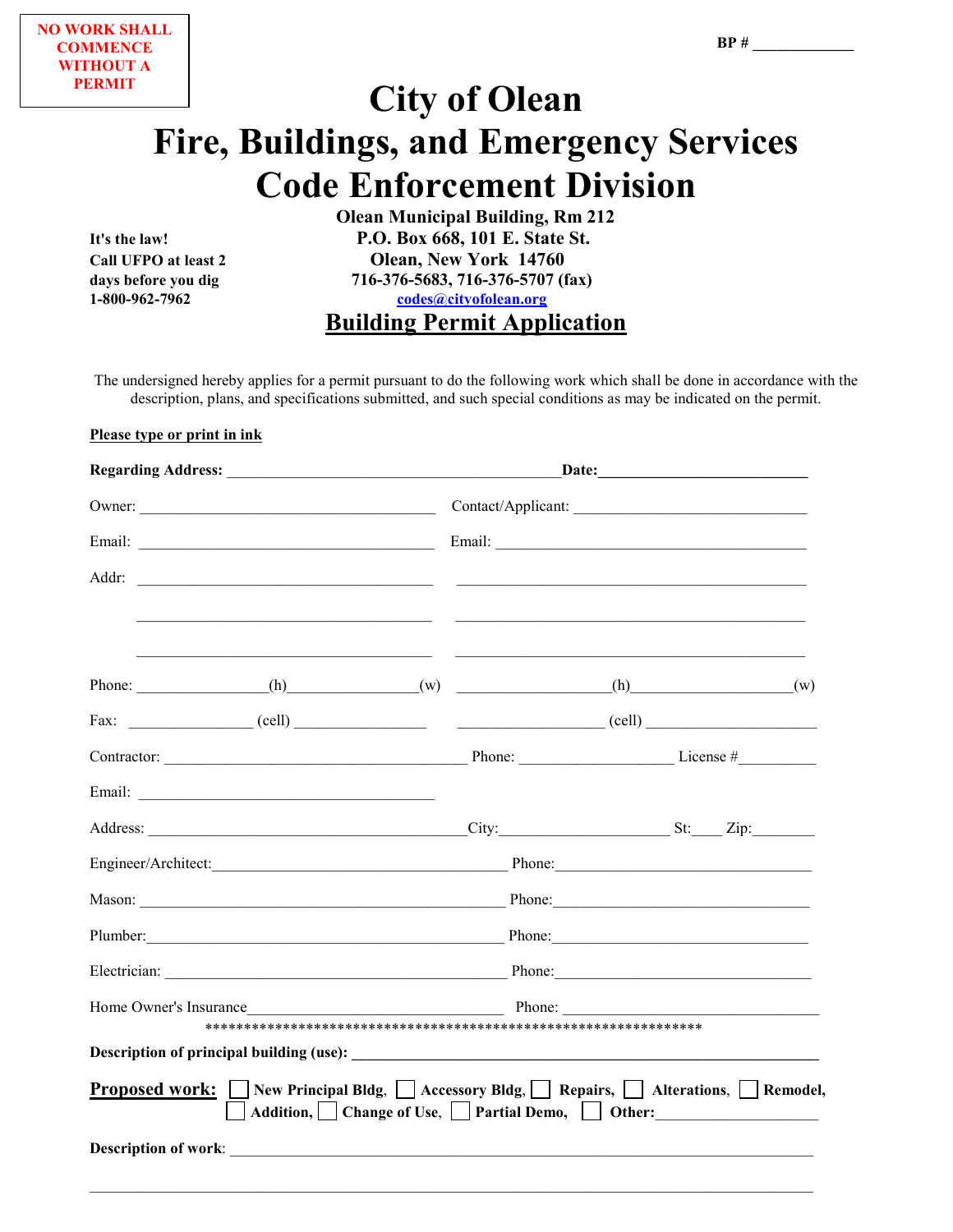### **Building Specifications** (as applicable):

|                       | <b>Stamped drawings by an Architect or Engineer</b>                              |                                                                                            |
|-----------------------|----------------------------------------------------------------------------------|--------------------------------------------------------------------------------------------|
|                       |                                                                                  |                                                                                            |
|                       |                                                                                  |                                                                                            |
|                       |                                                                                  |                                                                                            |
|                       |                                                                                  | Footer Depth: Width: Width: Thickness: (A minimum of 48" is required for new construction) |
|                       |                                                                                  | Will there be a full or partial basement, a crawl space, on a slab, or posts?              |
| See crawl space specs |                                                                                  |                                                                                            |
|                       |                                                                                  |                                                                                            |
| Size of studs         | $X \longrightarrow X$ spacing: o.c.                                              |                                                                                            |
|                       |                                                                                  |                                                                                            |
| Size of girders       |                                                                                  |                                                                                            |
| Size of rafters       | $x \longrightarrow x$ spacing o.c.                                               |                                                                                            |
| Trusses?:             | $\text{root}$ floor:                                                             |                                                                                            |
|                       |                                                                                  |                                                                                            |
|                       | Attached garage? Yes ________ No_______________ See separation specs             |                                                                                            |
|                       | Insulation: NYSECCC Compliance Method: Prescriptive _________ Trade-off ________ | Software                                                                                   |
|                       |                                                                                  |                                                                                            |
|                       | Construction Description:                                                        |                                                                                            |
|                       |                                                                                  |                                                                                            |
| Comments:             |                                                                                  |                                                                                            |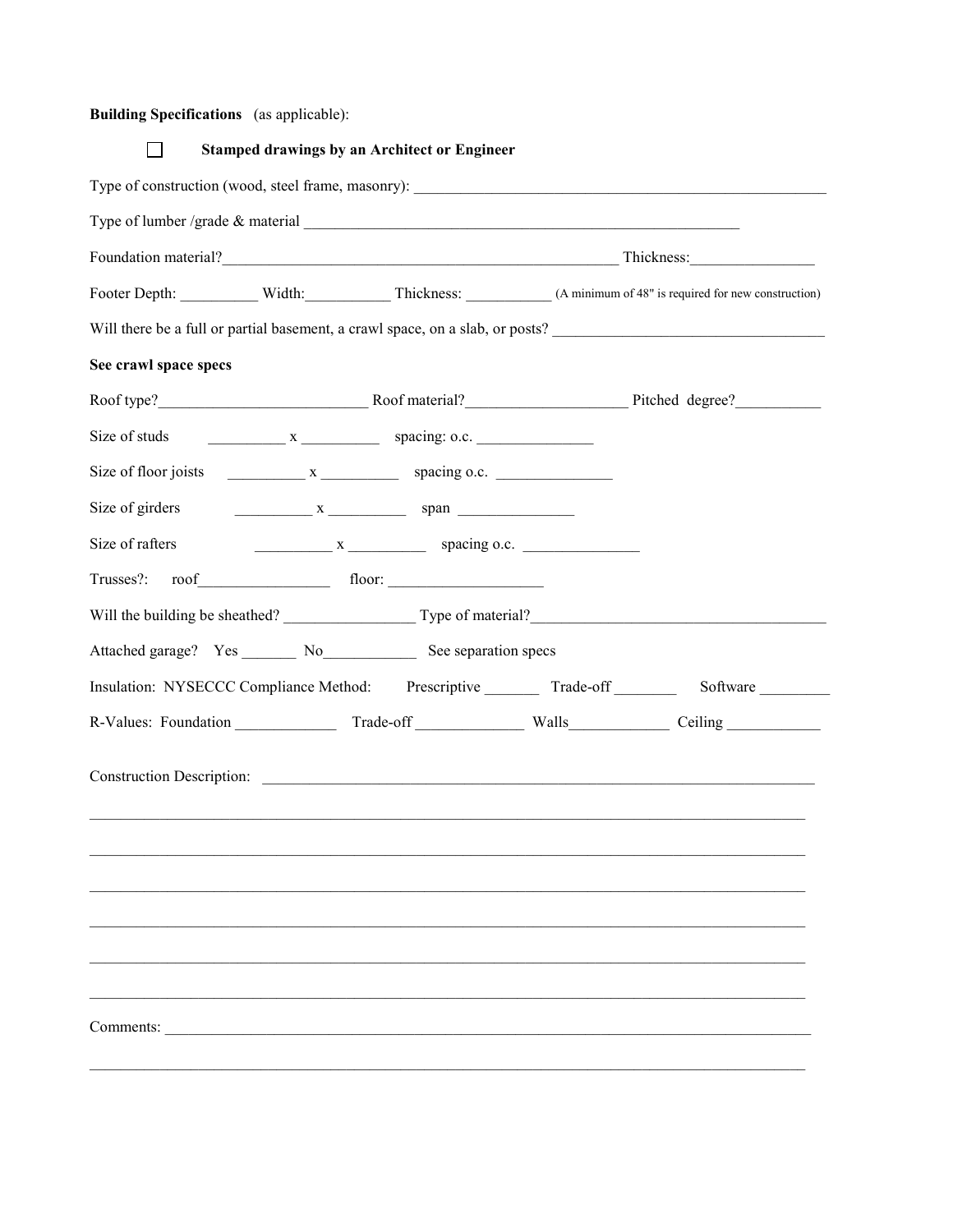## **NOTICE OF UTILIZATION OF TRUSS TYPE CONSTRUCTION, PRE-ENGINEERED WOOD CONSTRUCTION AND/OR TIMBER CONSTRUCTION IN RESIDENTIAL STRUCTURES**

**(In accordance with Title 19 NYCRR PART 1265)**



# **City of Olean Dept. of Fire, Buildings and E.S.** *Code Enforcement Division*



**Olean Municipal Building, Rm. 212 101 E. State St. Olean, New York 14760** 716-376-5683, 716-376-5707 (fax)

**OWNER OF PROPERTY:** 

**SUBJECT PROPERTY (ADDRESS AND TAX MAP NUMBER):**

| PLEASE TAKE NOTICE THAT THE (CHECK ALL THAT APPLY): |  |
|-----------------------------------------------------|--|
|-----------------------------------------------------|--|

 $\Box$ New Residential Structure

| $\Box$ |  |  |  | Addition to Existing Residential Structure |  |
|--------|--|--|--|--------------------------------------------|--|
|--------|--|--|--|--------------------------------------------|--|

 $\Box$ Rehabilitation to Existing Residential Structure

**TO BE CONSTRUCTED OR PERFORMED AT THE SUBJECT PROPERTY REFERENCE ABOVE WILL UTILIZE (check each applicable line):**

| $\Box$ | Truss Type Construction (TT) |  |
|--------|------------------------------|--|
|        |                              |  |

| $\Box$ | Pre-Engineered Wood Construction (PW) |  |
|--------|---------------------------------------|--|
|        |                                       |  |

### **IN THE FOLLOWING LOCATION(S) (CHECK APPLICABLE LINE):**

Roof Framing (R)  $\Box$ 

Floor Framing and Roof Framing (FR)

| SIGNATURE:                   |       | <b>DATE:</b>           |
|------------------------------|-------|------------------------|
| <b>PRINT NAME:</b>           |       |                        |
| <b>CAPACITY (Check One):</b> | Owner | Owner's Representative |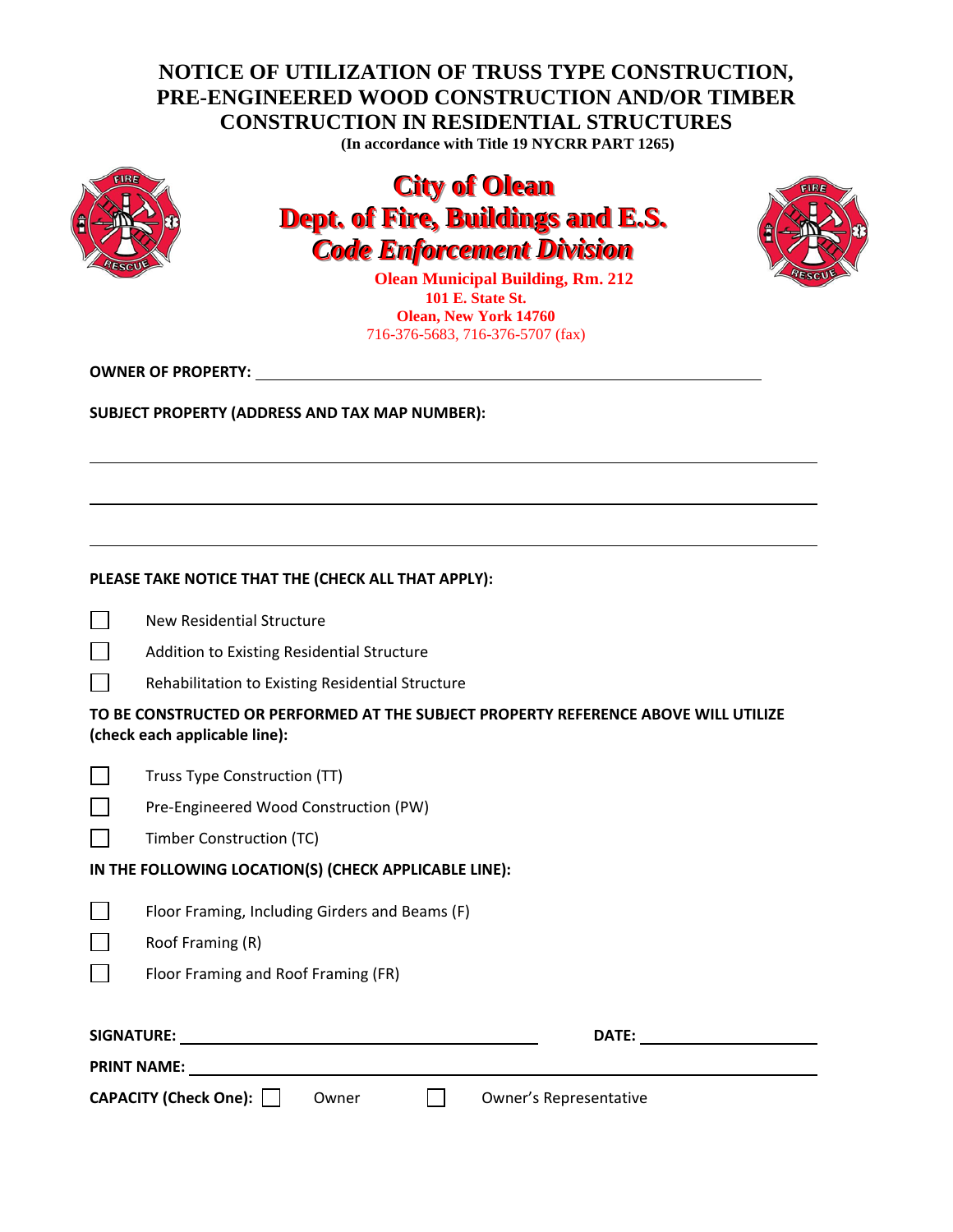# **Electrical Inspection**

|                                                                                                                              |               | $\text{Date:}$                                      |
|------------------------------------------------------------------------------------------------------------------------------|---------------|-----------------------------------------------------|
|                                                                                                                              |               |                                                     |
|                                                                                                                              |               |                                                     |
|                                                                                                                              |               |                                                     |
| <u> 1999 - 1999 - 1999 - 1999 - 1999 - 1999 - 1999 - 1999 - 1999 - 1999 - 1999 - 1999 - 1999 - 1999 - 1999 - 199</u>         |               |                                                     |
| Fax:<br><u> 2000 - 2000 - 2000 - 2000 - 2000 - 2000 - 2000 - 2000 - 2000 - 2000 - 2000 - 2000 - 2000 - 2000 - 2000 - 200</u> |               |                                                     |
| Contractor: Contractor: Contractor: Contractor: Contractor: Cert.#                                                           |               |                                                     |
|                                                                                                                              |               |                                                     |
|                                                                                                                              |               |                                                     |
| Certification Received:                                                                                                      |               |                                                     |
|                                                                                                                              |               |                                                     |
| No - Inspection Date:<br>$\blacksquare$                                                                                      |               |                                                     |
| City Contracted Service:                                                                                                     |               |                                                     |
| $\Box$ Yes - Date:                                                                                                           |               |                                                     |
| No - Amt. refunded: \$________________ (returned security deposit/check) - Date: ___________________                         |               |                                                     |
| Purchase Order: (Account #3620.455)                                                                                          |               |                                                     |
|                                                                                                                              |               |                                                     |
| $\hfill\Box$<br>No                                                                                                           |               |                                                     |
| Voucher Signed:                                                                                                              |               |                                                     |
| Yes - Date:                                                                                                                  |               |                                                     |
| No                                                                                                                           |               |                                                     |
| Check amount required in advanced for Electrical Inspection:                                                                 |               |                                                     |
|                                                                                                                              |               |                                                     |
| \$300.00<br>\$75.00<br>\$150.00                                                                                              |               |                                                     |
| (Circle one)                                                                                                                 |               |                                                     |
|                                                                                                                              |               | <b>Electrical Inspector Hired - Paid Stamp Here</b> |
| Not required per                                                                                                             | <b>C.E.O.</b> |                                                     |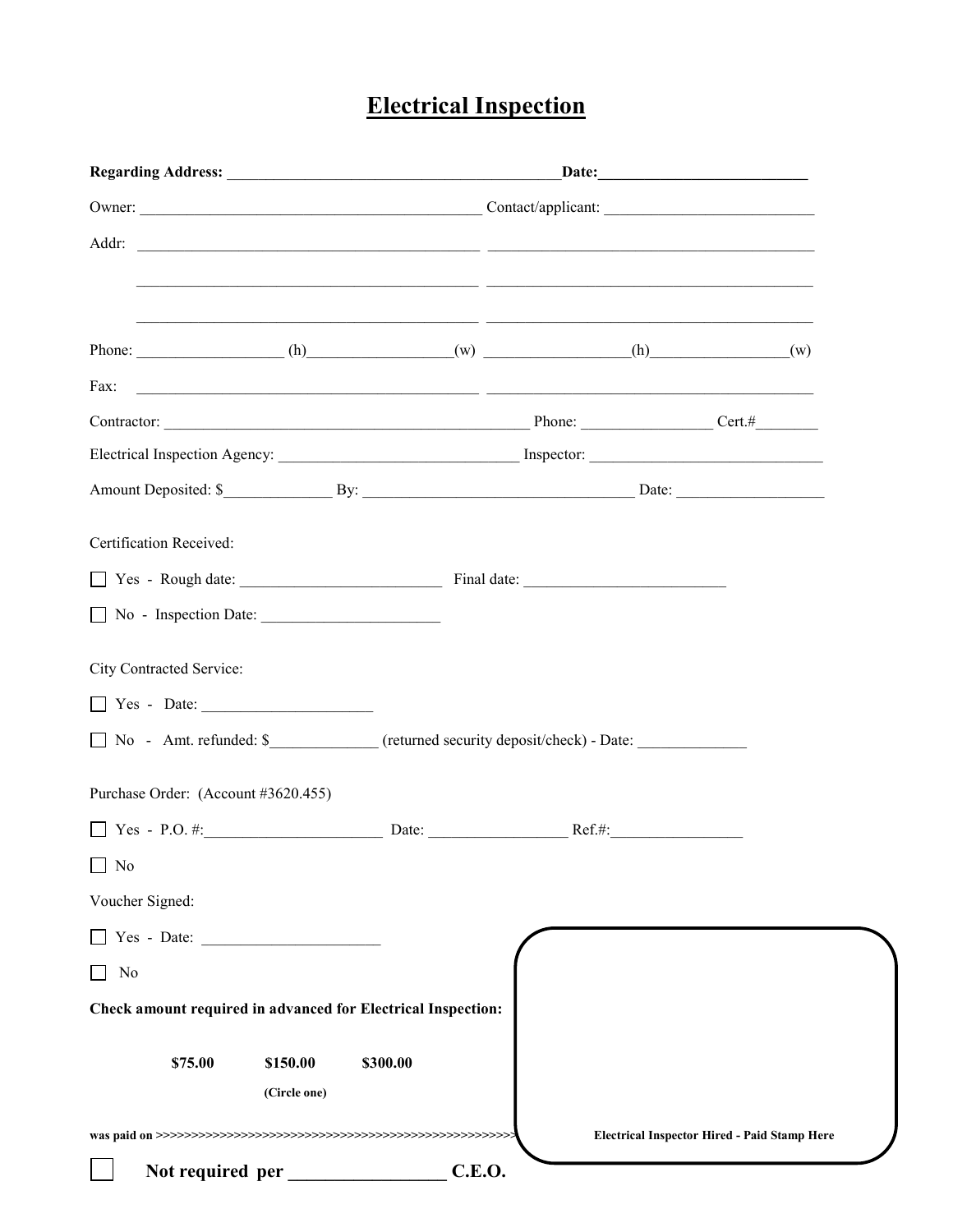**Cost of construction** (include labor, per project)?

| Project Description: |  |
|----------------------|--|
| Project Description: |  |

Total cost including labor: \$

*I certify that the information supplied on this application is true and correct and that any changes shall be applied for in writing and approved by the Code Enforcement Officer(s) and* 

*I shall comply with any and all requirements as per all Local and State codes and* 

*I also agree that the City Code Enforcement Officer(s) will have access to the property and buildings to perform all the necessary inspections required by law and* 

*I understand that I am responsible for notifying Code Enforcement for such inspections if the officer has not already made the necessary inspections(s) some of which may be indicated on the provided building plan checklist) and* 

*I agree that all work will cease until inspection(s) have been conducted by the Code Enforcement Officer(s).* 

| Applicant:                                                                                                                        |             |                                                                        |  |
|-----------------------------------------------------------------------------------------------------------------------------------|-------------|------------------------------------------------------------------------|--|
| $\overline{\text{(print)}}$                                                                                                       | (signature) | $\overline{(date)}$                                                    |  |
| Owner: (print) (signature)                                                                                                        |             | <u> 1989 - Johann Barnett, fransk politiker</u><br>$\overline{(date)}$ |  |
|                                                                                                                                   |             |                                                                        |  |
|                                                                                                                                   |             |                                                                        |  |
| This permit application has been reviewed and to the best of my knowledge complies with all the applicable codes and regulations. |             |                                                                        |  |
|                                                                                                                                   |             |                                                                        |  |
|                                                                                                                                   |             |                                                                        |  |
| The building permit expires 12 months from the date of issuance and work must commence within 6 months.                           |             |                                                                        |  |
|                                                                                                                                   |             |                                                                        |  |
| Amount for Electrical check required \$                                                                                           |             |                                                                        |  |
|                                                                                                                                   |             |                                                                        |  |
| Comments by Code Officer:                                                                                                         |             |                                                                        |  |
|                                                                                                                                   |             |                                                                        |  |
| ,我们也不能在这里的时候,我们也不能在这里的时候,我们也不能会在这里的时候,我们也不能会在这里的时候,我们也不能会在这里的时候,我们也不能会在这里的时候,我们也不                                                 |             |                                                                        |  |
|                                                                                                                                   |             |                                                                        |  |
|                                                                                                                                   |             |                                                                        |  |
|                                                                                                                                   |             |                                                                        |  |
|                                                                                                                                   |             |                                                                        |  |
|                                                                                                                                   |             |                                                                        |  |
|                                                                                                                                   |             |                                                                        |  |
|                                                                                                                                   |             |                                                                        |  |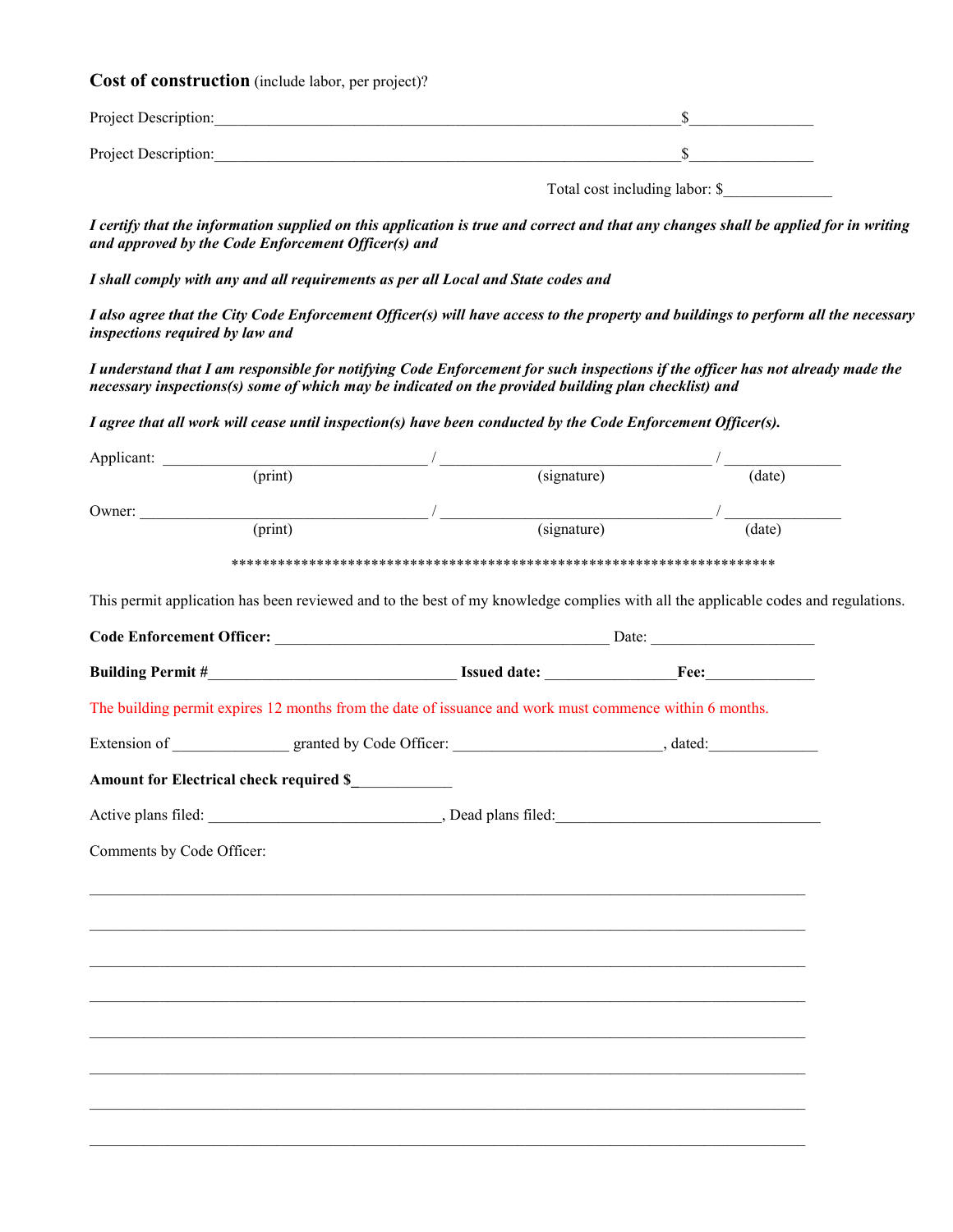# **City of Olean Dept. of Fire, Buildings, and Emergency Services Code Enforcement Division**

716-376-5683, 376-5707 (fax)

# **Building Plan Check List**

To all applicants:

Below is a building plan check list of which you are to notify our office so we may conduct the following inspections at the appropriate time of construction. Upon receipt of permit, the code officer will return this page indicating the areas required for inspection.

Please Note - Expiration of Permits: (See Requirements)

- A building permit shall expire 12 months from the date of issuance. A building permit shall be invalid unless authorized work has commenced within six months from the date of issuance. A building permit may be renewed for good cause, with a payment of 50% of the original fee, with such time not exceeding two years from the original issuance date.
- A demolition permit is valid for sixty (60) days after the date of issuance permit. An extension of thirty (30) days may be granted by the Code Enforcement Officer.

**Location Site:**  $\blacksquare$ 

| Inspection Type:        | Inspection<br>Date: | Approved: | Code Enforcement's<br>Initials |  | Comments: |
|-------------------------|---------------------|-----------|--------------------------------|--|-----------|
| Zoning / Density:       |                     |           |                                |  |           |
| Footer / Foundation:    |                     |           |                                |  |           |
| Framing / Structural:   |                     |           |                                |  |           |
| Insulation:             |                     |           |                                |  |           |
| Plumbing:               |                     |           |                                |  |           |
| Electrical:*            |                     |           |                                |  |           |
| Handicap Accessibility: |                     |           |                                |  |           |
| Other:                  |                     |           |                                |  |           |
| Rough:                  |                     |           |                                |  |           |
| Final:                  |                     |           |                                |  |           |

• When all of the above inspections have been conducted and approved by the Code Enforcement Officer and we have received an Electrical Certificate, a certificate of occupancy/compliance will be issued.

\_\_\_\_\_\_\_\_\_\_\_\_\_\_\_\_\_\_\_\_\_\_\_\_\_\_\_\_\_\_\_\_\_\_\_\_\_\_\_\_\_\_\_\_\_\_\_\_\_\_\_\_\_\_\_\_\_\_\_\_\_\_\_\_\_\_\_\_\_\_\_\_\_\_\_\_\_\_\_\_\_\_\_\_\_\_\_\_\_\_\_\_

\_\_\_\_\_\_\_\_\_\_\_\_\_\_\_\_\_\_\_\_\_\_\_\_\_\_\_\_\_\_\_\_\_\_\_\_\_\_\_\_\_\_\_\_\_\_\_\_\_\_\_\_\_\_\_\_\_\_\_\_\_\_\_\_\_\_\_\_\_\_\_\_\_\_\_\_\_\_\_\_\_\_\_\_\_\_\_\_\_\_\_\_

Comments: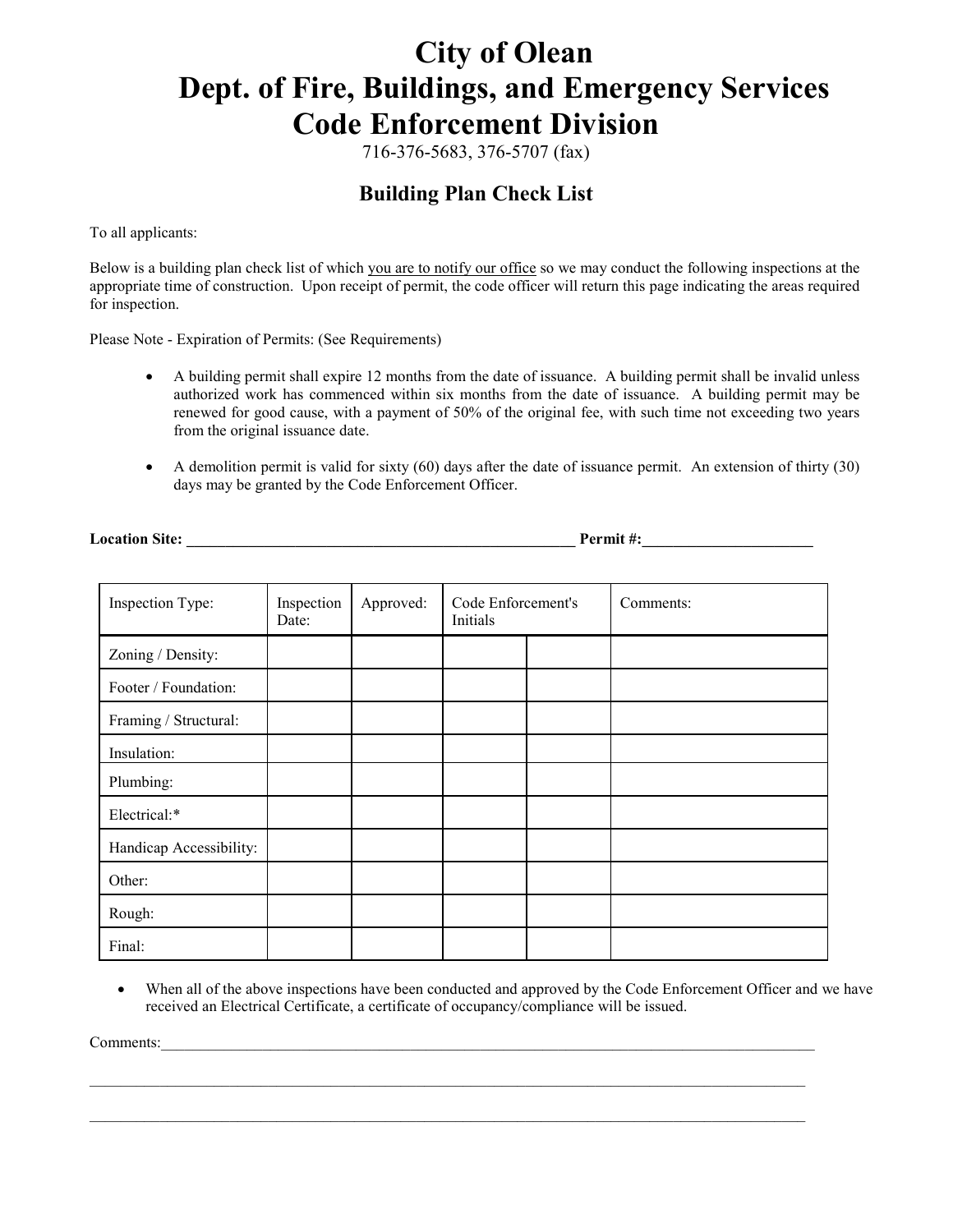# **City of Olean Dept. of Fire, Buildings, and Emergency Services Code Enforcement Division**

### **Requirements**

*Important, Please Read! Keep this for your records*

### **No work shall commence until zoning has been approved and the building permit has been issued.**

### **Instructions:**

- 1.) **Electrical**  Any new electrical wiring shall be inspected by a certified electrical inspector. (list available)
- 2.) A security deposit (via check only) is required to be deposited upon issuance of a building permit. This check will be used by the City to hire an electrical inspector if a final electrical inspection certificate is not provided upon expiration of said permit. See page 3 for amount of deposit required.
- 3.) **Plumbing** All plumbing shall comply with all State and Local plumbing codes, and shall be inspected by the Plumbing Inspector. All plumbing contractors shall complete an affidavit per job showing the plumbers and their titles who will be working on the job. ALL new installations, ALL commercial work, and ALL work between the main and structure (disconnects, repairs, new installations, etc.) shall be performed by a licensed plumber (list available) unless otherwise specified by the Plumbing Inspector. All Master Plumbers and Journeyman Plumbers shall be licensed with the City of Olean each year. We recommend you contact the Department of Public Works prior to any new development/purchase to insure that there is adequate water and sewer mains available. Extending these lines can be costly, one that the property owner may be responsible for.
- 4.) **Demolition** Partial demolition may be filed through a building permit application if demolishing a portion of the structure and rebuilding. Demolition of a full structure requires a separate application and permit through this office. A City Licensed Master Plumber is required to conduct all disconnects. A demolition permit is good for sixty (60) days and only one (1) extension of thirty (30) days may be granted by the code officer. You are required by law to call UFPO two (2) working days before you do any digging - call 1-800-962-7962. All demolition projects require an asbestos survey & if asbestos exists, a letter showing its safe and proper removal is required. **Public Right-of-Ways** - The Common Council and the Department of Public Works must approve any encroachment in the public right-of-ways. Such as curb cuts, signs, driveways, and etc.
- 5.) **Drawings** A detailed sketch of the whole parcel including all structures and the proposed construction shall be required for all extensions, additions, or expansions. A detailed sketch of the proposed construction and a floor plan showing each level of construction with dimensions of rooms, doors, windows, location of chimney, plumbing fixtures, etc., is required. **Two sets of stamped drawings** signed by a NYS licensed architect or professional engineer are required when new construction exceeds 1500 sq. ft., the cost of construction exceeds \$20,000., or the Code Officer requires stamped drawings.
- 6.) **All Residential Construction** All hired work performed regarding the property of a residence shall require a Home Improvement Contractor's license through the City. Such as electrical, construction, or heating contractors; and driveway and sidewalk installers, etc. (Some exceptions apply as per code, please inquire.)
- 7.) **Signatures** If any application from this office is completed and signed by someone other than the property and/or business owner, an affidavit is required. (available in Code Enforcement)
- 8.) **Handicap Requirements** All new construction or alterations of 50% or more pertaining to commercial buildings, multi-family dwellings, etc. requires handicap accessible requirements. Changing a use may also require handicap accessible requirements, please inquire.
- 9.) **Certificate of Insurance** All contractors shall submit a current copy of their certificate of insurance for all active permits or licenses issued. The City of Olean & Code Enforcement Office & our address is to be listed as the certificate holder.
- 10.) **Workman's Compensation** The following shall be required for all permits or licenses issued: C-105.2 form, or CE 200 form (self-employed workers without workman's compensation form), or a U-26.3 State Insurance Fund. Inquire in Codes Dept.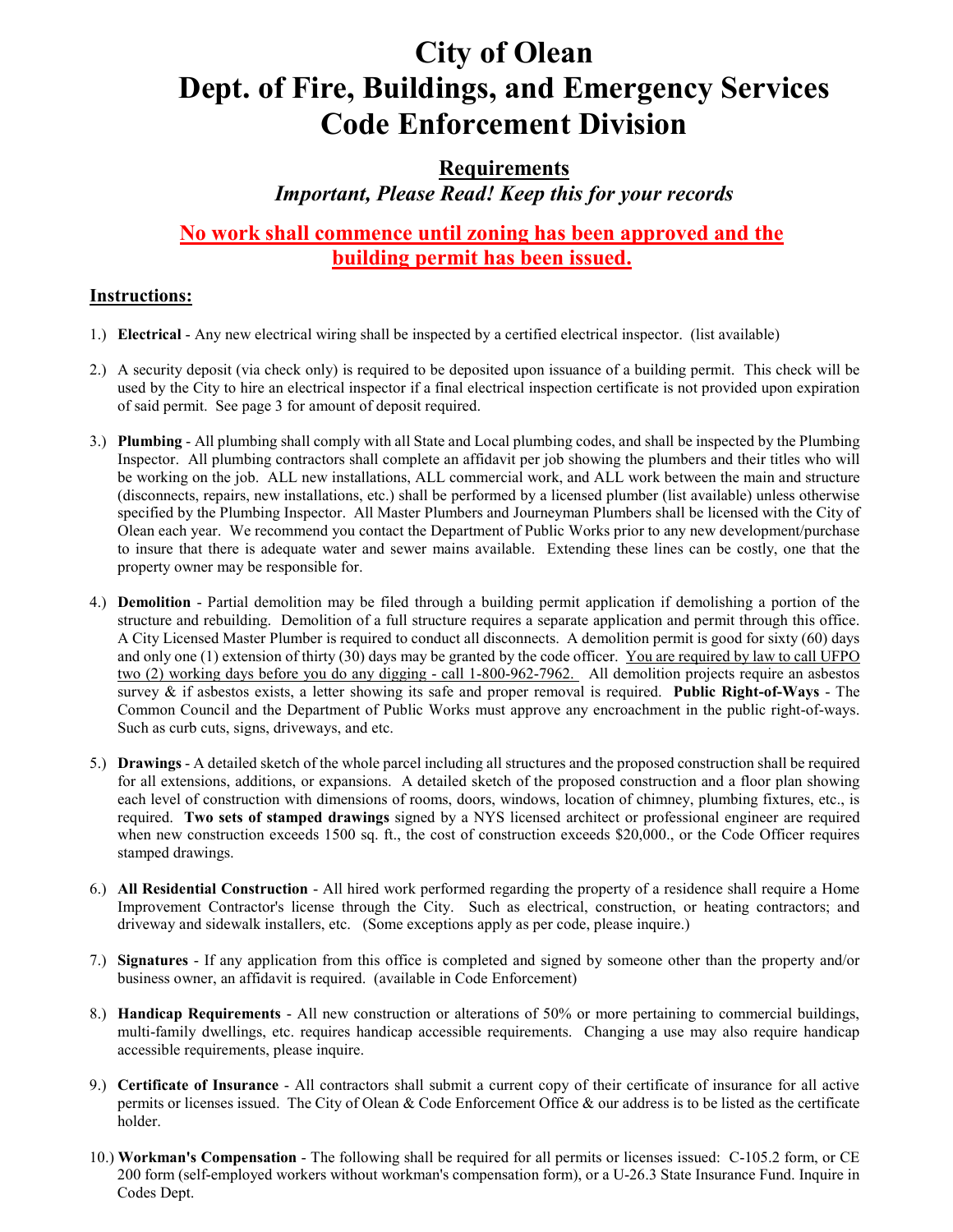11.) **Disability Benefits -** A DB120.1 form is required, showing disability coverage or WC/DB 100 due to self-employment.

#### **The following requires special approval(s) from the Zoning Board of Appeals and/or Planning Board before a permit from this office may be issued:**

- 12.) **Site Plan Requirements -** Any/all new construction or expansion exceeding 500 sq. ft. requires approval for such construction by the Planning Board before a permit may be issued. Three (3) copies of the site plan and supporting documentation shall be submitted to this office. This involves all new development or land use activities within the City. (Some exceptions may apply, see City Zoning Ordinance. Applications & procedures are available.)
- 13.) **Change of Use** Any request to utilize any structure or land activity different from what is permitted as per local and state codes, requires a change of use via special use permit or an use variance. This also applies to the conjunction of one or more types of occupancies/uses.
- 14.) **Area Variance** Any new construction consisting of an addition or expansion that doesn't comply with the permitted setback requirements, requires an area variance. Such request goes before the Zoning Board of Appeals.
- 15.) **Home Occupation Permit** Shall be required when an accessory use which is clearly incidental to or secondary to the principal residential use of a dwelling unit and does not change the character thereof, and is carried on wholly within the enclosed walls of a dwelling unit or accessory building by the resident of such dwelling unit and in which not more than one person not residing in such dwelling is employed. Such application for request shall go before the Zoning Board of Appeals to determine whether a permit will be granted.

#### **The following requires a separate application and permit/license:** / **Permits valid for:**

- building permits / valid for 12 months -work must commence within 6 months
- construction trailers / valid as per application/request submitted
- parking lots / valid for 6 months
- $\bullet$  demolition permit / valid for 60 days
- curb cuts
- moving buildings
- security alarm systems
- signs (temp. construction signs & adv. signs or awnings)
- and more

### **Extensions may be available if requested prior to expiration and approved by code officer.**

**The Code Enforcement Officer may conduct periodic inspections as required for any/all issuance of permits.**